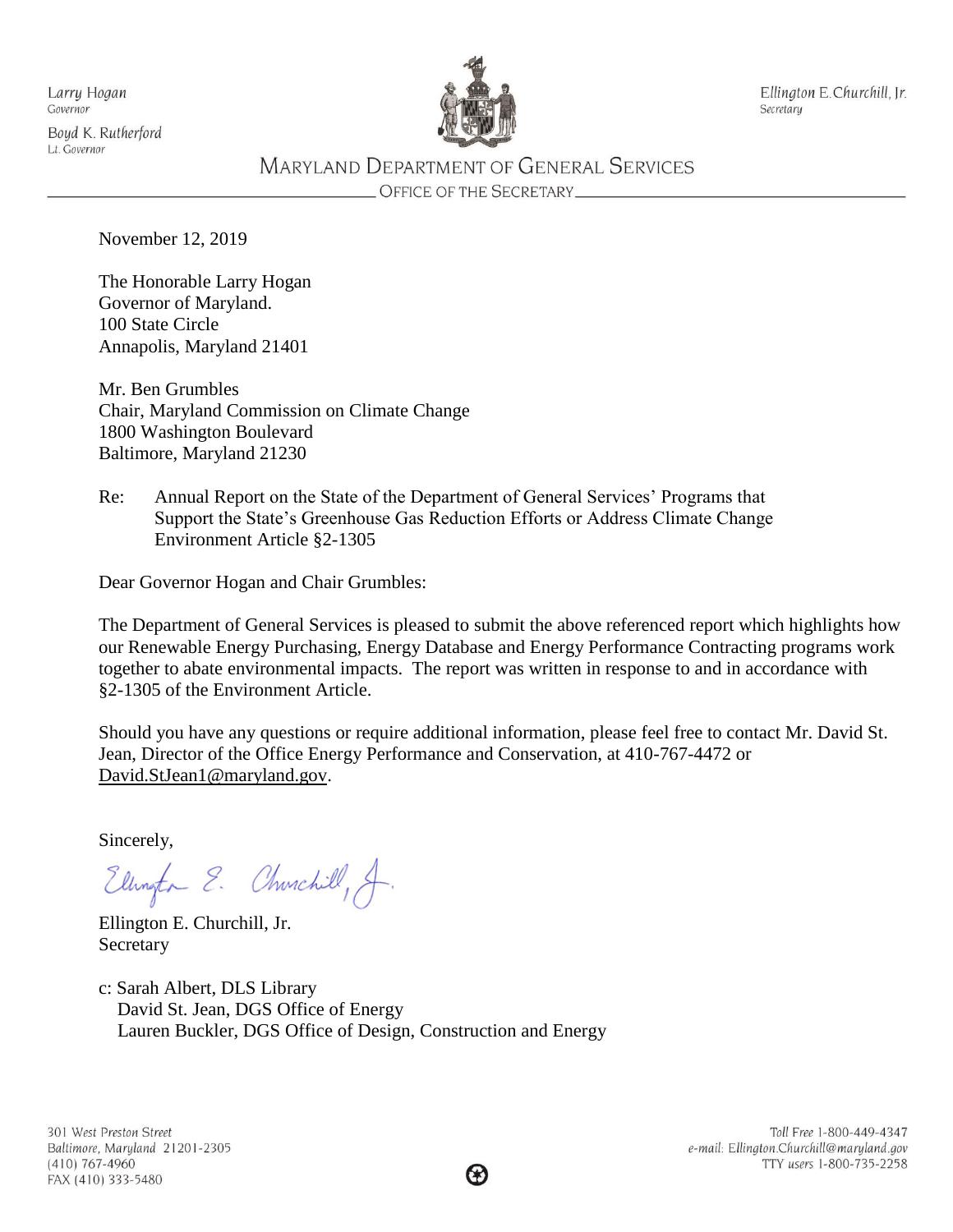# **Annual Report on the Status of Department of General Services Programs that Support the State's Greenhouse Gas Reduction Efforts or Address Climate Change**

October 22, 2019

In accordance with §2-1305 of the Environment Article, the Department of General Services (DGS) submits its annual report to the Governor and the Maryland Commission on Climate Change on the status of programs that support the State's Greenhouse Gas Reduction Act (GGRA) efforts or address Climate Change. This report will highlight how programs run by the DGS Office of Energy Performance and Conservation reduce greenhouse gases and other air pollutants. This report shows estimated greenhouse gas reductions for the years 2010 through the 2018 calendar year.

# **DGS Energy Office**

The DGS Office of Energy Performance and Conservation ("Energy Office") performs four primary functions that positively contribute to the State's greenhouse gas reduction efforts. The Energy Office purchases renewable energy, operates the Energy Performance Contracting (EPC) program, chairs the Green Purchasing Committee, and manages a statewide utility tracking database. Beyond these primary functions, the Energy Office also serves as the Energy Manager for DGS' 6.5 million square feet of facilities, engages in pilot programs, such as retrocommissioning existing State facilities, and fields calls from agencies on various energy conservation related topics. Beginning with the June issuance of Governor Hogan's Executive Order 01.01.2019.08, *Energy Savings Goals for State Government*, the Energy Office has taken on a leadership role in meeting the energy saving goal of the EO. The following describes each primary function of the DGS Energy Office in more detail.

### **Energy Commodities Purchasing**

The Energy Office partners with USM to purchase over \$175 million annually of electricity and natural gas using purchasing strategies, that from FY12 to FY18 allowed the State to avoid over \$74 million in expenses related to these commodities. Included in the energy commodity purchases are three 20-year Power Purchase Agreements (PPAs) of renewable energy from two utility scale wind installations, and one solar installation.

| Facility name            | Initial         | <b>Size</b> | FY 19 Total | FY 19 Total      |  |
|--------------------------|-----------------|-------------|-------------|------------------|--|
|                          | <b>Delivery</b> |             | Generation  | Expenditure (\$) |  |
|                          | Year            |             | (MWH)       |                  |  |
| Mount St. Mary's (Solar) | 2012            | 13 MW       | 18,936      | \$3,950,227      |  |
| Pinnacle (Wind)          | 2011            | 55.2 MW     | 157,076     | \$12,309,486     |  |
| Roth Rock (Wind)         | 2011            | 10 MW       | 26,952      | \$2,449,583      |  |
| Totals                   |                 |             | 202,964     | \$18,709,296     |  |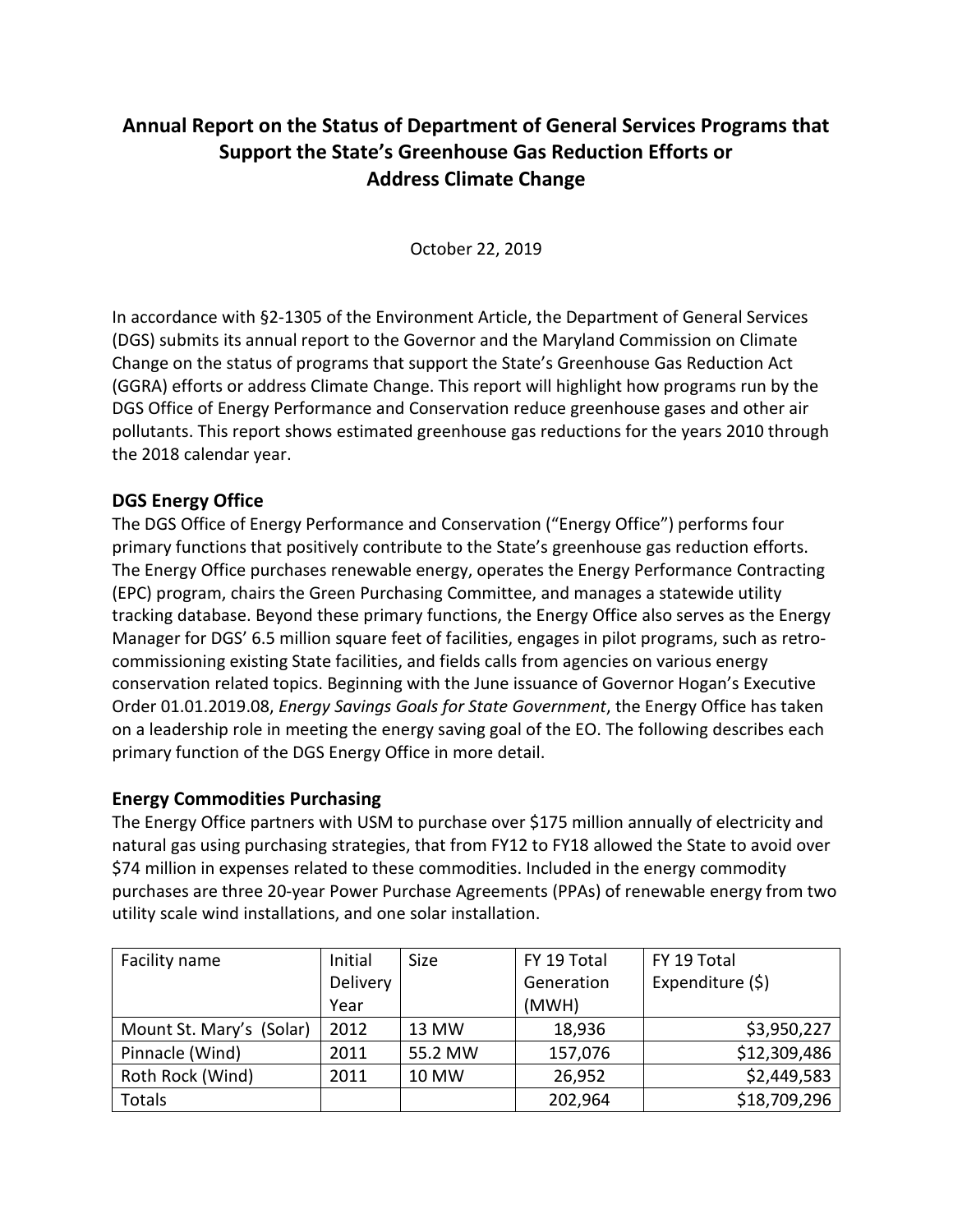As of 2018, the Renewable Energy Credits (RECs) produced by the facilities above surpassed the State's Renewable Portfolio Standard obligation. The Energy Office is planning on additional purchases of renewable energy in the near future as required under the recently enacted increase to the RPS.

DGS also currently has Solar PV installations at four agency buildings, with total capacity of 432 kW and generating approximately 520,000 kWh per year<sup>1</sup>:

- Tawes State Office Building 580 Taylor Avenue. Annapolis 126 kW
- John R. Hargrove, Sr. DC & MS Center -700 E. Patapsco Ave. Baltimore 106 kW
- Elkton DC & MS Center -170 E. Main St. Elkton 74 kW
- Ellicott City DC & MS Center -3451 Courthouse Dr. Ellicott City 126 kW

Renewable energy accounted for 13.2% of the electricity for State operations in FY 2019. It enabled the State to prevent approximately 143,526 metric tons of carbon dioxide equivalent (CO2e) from entering the atmosphere. This is the equivalent of taking 30,473 passenger vehicles off the road for one year.<sup>[2](#page-2-1)</sup>

## **Energy Performance Contracting (EPC)**

An EPC is a multi-million-dollar energy project in which the cost of the project is paid for over time through guaranteed annual energy and operational savings. The Energy Office drafts and manages the contract that defines the processes and requirements of an EPC, and prequalifies the Energy Service Companies (ESCO) that will perform each project. The ESCOs provide the energy savings guarantee for each project. The Energy Office has been managing the State's EPC program since 2003, during which time 29 EPC projects have been initiated. The EPC program is the State's greatest single contributor to the development of energy efficiency and energy conservation strategies within State facilities.

The EPC program, as a whole, has provided considerable cost-effective energy savings and GHG reductions since its inception. Table A on the following page indicates energy savings and CO2 reductions associated with EPC projects since 2010.

 $\overline{a}$ 

<span id="page-2-0"></span><sup>&</sup>lt;sup>1</sup> DGS does not own the Renewable Energy Credits (REC) for these installations.

<span id="page-2-1"></span><sup>2</sup> Calculated using EPA Greenhouse Gas Equivalencies Calculator, https://www.epa.gov/energy/greenhousegasequivalencies-calculator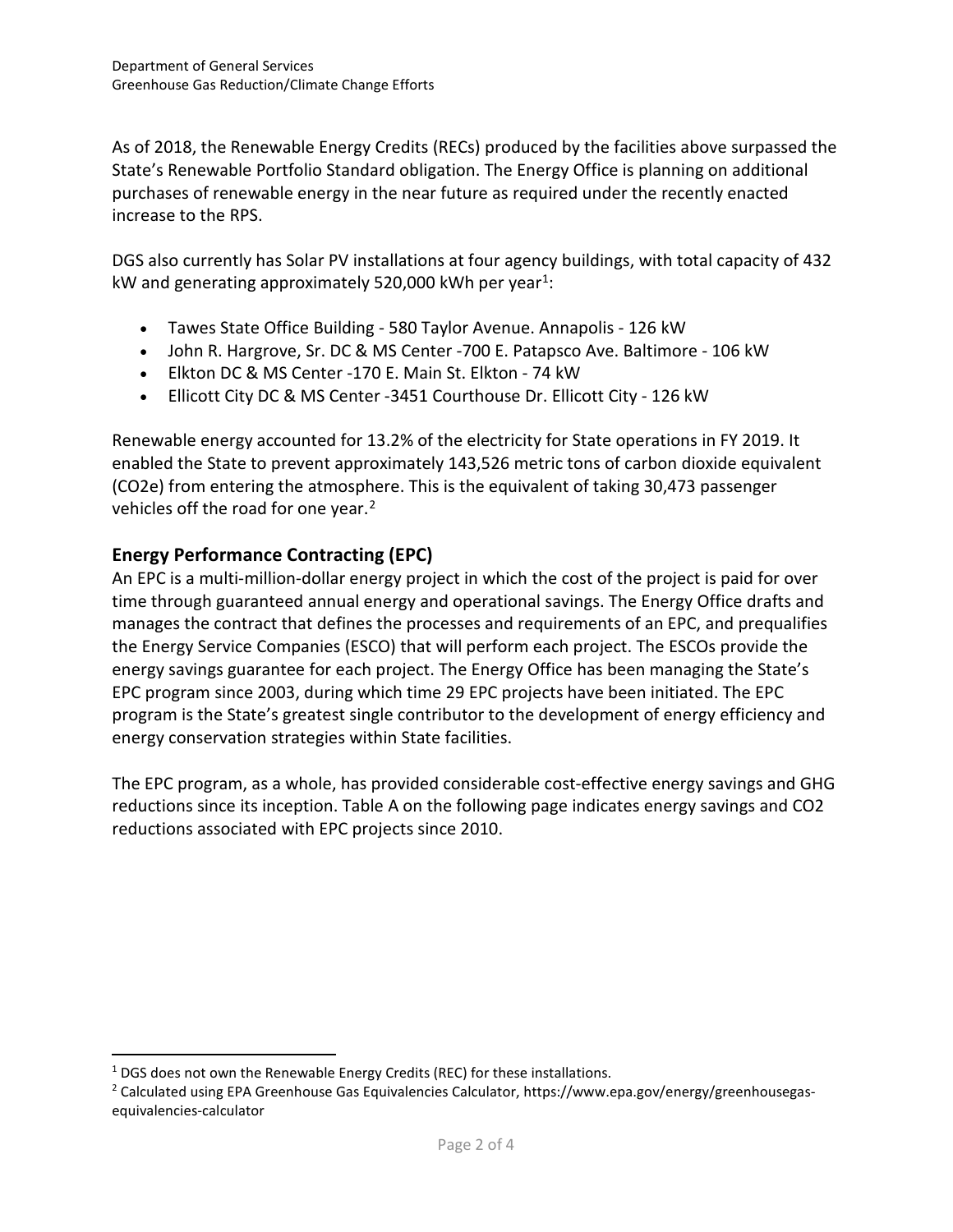#### **TABLE A**

| <b>Energy Performance Contracting</b> |                                 |                                           |                                            |                                                              |  |  |  |
|---------------------------------------|---------------------------------|-------------------------------------------|--------------------------------------------|--------------------------------------------------------------|--|--|--|
| <b>Agency-Facility</b>                | <b>Current</b><br><b>Status</b> | Construction<br>Completion<br><b>Date</b> | <b>Energy</b><br><b>Savings</b><br>(MMBTU) | <b>Annual</b><br>CO <sub>2</sub><br>Reduction<br><b>Tons</b> |  |  |  |
| <b>DHMH-Spring Grove Hospital</b>     | M&V                             | 02/01/10                                  | 267,504                                    | 14,979                                                       |  |  |  |
| <b>University of Baltimore</b>        | M&V                             | 02/28/10                                  | 31,465                                     | 2,990                                                        |  |  |  |
| <b>Veterans Affairs</b>               | M&V                             | 05/31/10                                  | 1,999                                      | 253                                                          |  |  |  |
| <b>UMCES-Horn Point Lab</b>           | M&V                             | 10/01/10                                  | 12,652                                     | 1,253                                                        |  |  |  |
| <b>Work Force Technology Center</b>   | M&V                             | 12/01/10                                  | 14,593                                     | 1,421                                                        |  |  |  |
| <b>DGS</b> Buildings                  | M&V                             | 01/01/11                                  | 60,730                                     | 5,979                                                        |  |  |  |
| MDA-Agriculture                       | M&V                             | 02/01/11                                  | 7,618                                      | 963                                                          |  |  |  |
| <b>State Police</b>                   | M&V                             | 06/30/11                                  | 3,683                                      | 746                                                          |  |  |  |
| UM College Park- 9 buildings          | M&V                             | 01/01/12                                  | 59,060                                     | 3,538                                                        |  |  |  |
| <b>UMCES- Chesapeake Lab</b>          | M&V                             | 01/01/12                                  | 6,154                                      | 604                                                          |  |  |  |
| <b>MTA</b>                            | M&V                             | 04/12/12                                  | 16,030                                     | 2,027                                                        |  |  |  |
| DPSCS-Jessup                          | M&V                             | 06/30/12                                  | 224,504                                    | 14,412                                                       |  |  |  |
| MdTA                                  | M&V                             | 10/18/12                                  | 30,712                                     | 3,285                                                        |  |  |  |
| Towson Univ. Part 1                   | M&V                             | 12/01/12                                  | 32,740                                     | 4,139                                                        |  |  |  |
| <b>MAA</b>                            | M&V                             | 12/04/12                                  | 119,150                                    | 10,965                                                       |  |  |  |
| <b>Bowie State University</b>         | M&V                             | 01/31/13                                  | 6,791                                      | 547                                                          |  |  |  |
| Port Administration                   | M&V                             |                                           | 100,307                                    | 5,380                                                        |  |  |  |
| <b>UMBC-Part 1</b>                    | M&V                             | 07/31/13                                  | 20,855                                     | 2,637                                                        |  |  |  |
| <b>UMCP-Athletic Dept-</b>            | M&V                             | 09/30/13                                  | 4,450                                      | 555                                                          |  |  |  |
| SHA-I                                 | M&V                             | 10/01/13                                  | 70,398                                     | 7,928                                                        |  |  |  |
| Department of Juvenile Services       | M&V                             | 1/6/2017                                  | 25,412                                     | 2,392                                                        |  |  |  |
| DNR - Sandy point State Park          | N/A                             | 12/15/2017                                | 1,290                                      | 163                                                          |  |  |  |
| DHMH- Springfield Hospital            | M&V                             | 7/31/2018                                 | 14,641                                     | 1,205                                                        |  |  |  |
| <b>Finan Center</b>                   | M&V                             | 7/23/2019                                 | 9,557                                      | 1,131                                                        |  |  |  |
| <b>MVA</b>                            | M&V                             | 10/1/2019                                 | 19,223                                     | 2,123                                                        |  |  |  |
| Perkins and Holly Center              | M&V                             | 6/30/2019                                 | 24,679                                     | 3,490                                                        |  |  |  |
| <b>DPSCS - WCI &amp; NBCI</b>         | Phase II                        | TBD                                       | 22,758                                     | 16,326                                                       |  |  |  |
|                                       | 1,208,956                       | 111,432                                   |                                            |                                                              |  |  |  |

### **Executive Order 01.01.2019.08**

Governor Hogan's Executive Order titled, *Energy Savings Goals for State Government,* calls on the Energy Office to perform several tasks to help achieve 10% energy savings in State-owned buildings by 2029 based on an FY18 baseline. Tasks outlined for the Energy Office include: creating an accurate energy baseline for FY18, identifying 2 million square feet of buildings with